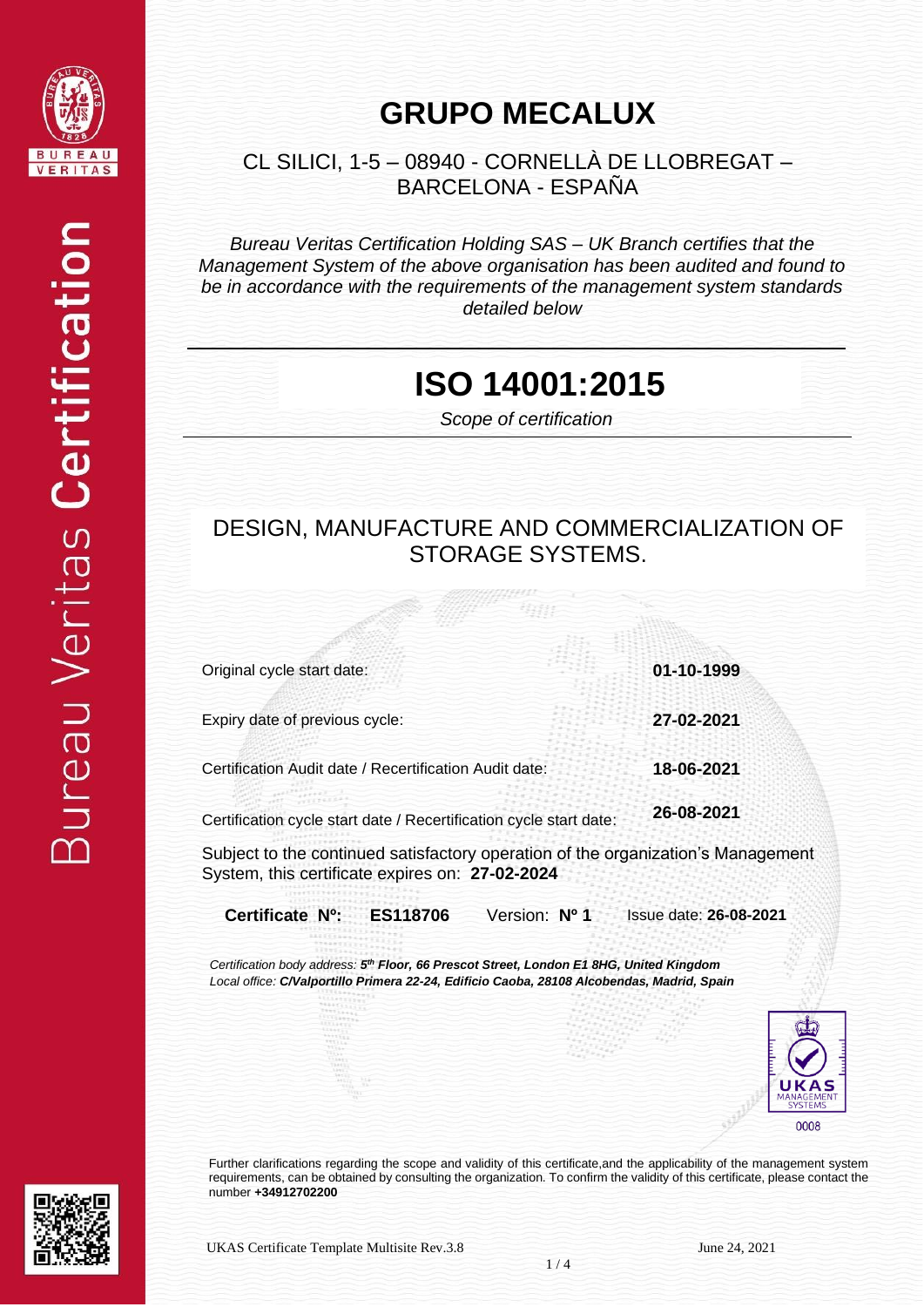

## **GRUPO MECALUX**

#### CL SILICI, 1-5 – 08940 - CORNELLÀ DE LLOBREGAT – BARCELONA - ESPANA

# **ISO 14001:2015**

*Scope of certification*

#### DESIGN, MANUFACTURE AND COMMERCIALIZATION OF STORAGE SYSTEMS.

| <b>Name Site / Location</b> | <b>Address Location</b>                                                                                       | <b>Scope Location</b>                                                      |
|-----------------------------|---------------------------------------------------------------------------------------------------------------|----------------------------------------------------------------------------|
| <b>MECALUX, S.A.</b>        | CL SILICI, 1-5 - 08940 -<br>CORNELLÀ DE LLOBREGAT-<br>BARCELONA - ESPAÑA                                      | <b>DESIGN AND</b><br><b>COMMERCIALIZATION OF</b><br>STORAGE SYSTEMS.       |
| <b>MECALUX, S.A.</b>        | AVDA, MARESME 14-60-<br>08940 - CORNELLA DE<br>LLOBREGAT - BARCELONA -<br><b>ESPAÑA</b>                       | <b>MANUFACTURE OF</b><br>STORAGE SYSTEMS.                                  |
| <b>MECALUX, S.A.</b>        | AVDA, MARESME 62-64 -<br>08940 - CORNELLA DE<br>LLOBREGAT - BARCELONA -<br><b>ESPAÑA</b>                      | <b>MANUFACTURE OF</b><br>STORAGE SYSTEMS.                                  |
| <b>MECALUX, S.A.</b>        | PASEO DELS FERROCARRILS<br>CATALANS 145-147 - 08940 -<br>CORNELLA DE LLOBREGAT -<br><b>BARCELONA - ESPAÑA</b> | <b>MANUFACTURE OF</b><br>STORAGE SYSTEMS.                                  |
| <b>MECALUX, S.</b>          | POL. IND. LOS CAMPONES.<br>C/ ATAULFO FRIERA<br>"TARFE", 12 - 33211 - GIJON -<br><b>ASTURIAS - ESPAÑA</b>     | <b>DESIGN, MANUFACTURE</b><br>AND COMMERCIALIZATION<br>OF STORAGE SYSTEMS. |

**Certificate Nº: ES118706** Version: **Nº 1** Issue date: **26-08-2021**

*Certification body address: 5 th Floor, 66 Prescot Street, London E1 8HG, United Kingdom Local office: C/Valportillo Primera 22-24, Edificio Caoba, 28108 Alcobendas, Madrid, Spain*



Further clarifications regarding the scope and validity of this certificate,and the applicability of the management system requirements, can be obtained by consulting the organization. To confirm the validity of this certificate, please contact the number **+34912702200**

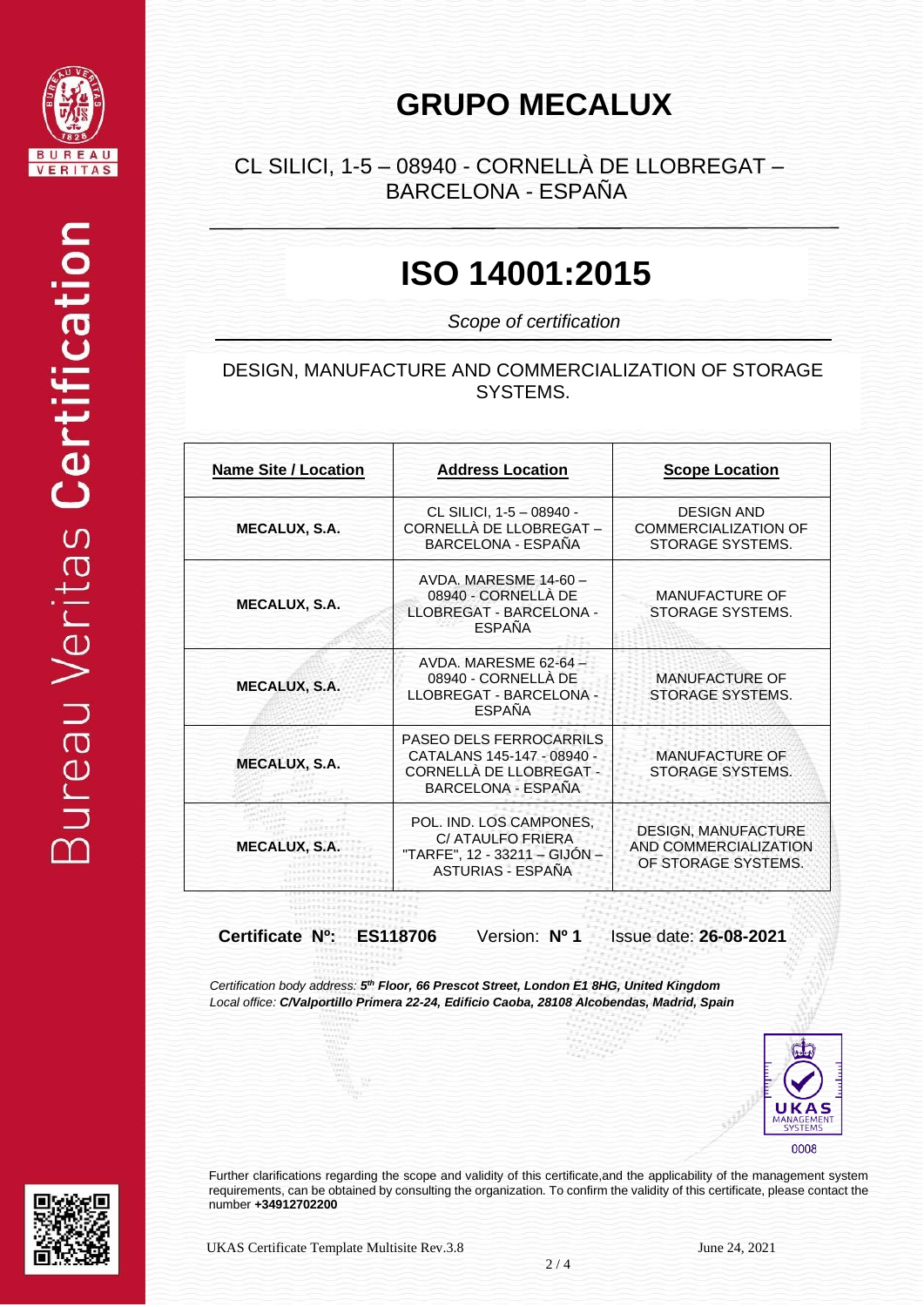

## **GRUPO MECALUX**

#### CL SILICI, 1-5 – 08940 - CORNELLÀ DE LLOBREGAT – BARCELONA - ESPANA

## **ISO 14001:2015**

*Scope of certification*

#### DESIGN, MANUFACTURE AND COMMERCIALIZATION OF STORAGE SYSTEMS.

| <b>Name Site / Location</b>                                               | <b>Address Location</b>                                                                             | <b>Scope Location</b>                                                      |
|---------------------------------------------------------------------------|-----------------------------------------------------------------------------------------------------|----------------------------------------------------------------------------|
| <b>MECALUX, S.A.</b>                                                      | CTRA. PALENCIA-VILLADA,<br>KM 1-34192 - GRIJOTA-<br>PALENCIA - ESPAÑA                               | <b>MANUFACTURE AND</b><br><b>COMMERCIALIZATION OF</b><br>STORAGE SYSTEMS.  |
| <b>MECALUX ARGENTINA, S.A.</b>                                            | BOULOGNE SUR MER, 2538,<br>VILLA MAIPÚ - B1651 BGP -<br><b>SAN MARTIN - ARGENTINA</b>               | DESIGN, MANUFACTURE<br>AND COMMERCIALIZATION<br>OF STORAGE SYSTEMS.        |
| <b>MECALUX DO BRASIL</b><br><b>SISTEMAS DE</b><br><b>ARMAZENAGEM LTDA</b> | AV. FRANCISCO RIBERAS<br>PAMPLIEGA, 35 - GP B-CEP -<br>13184-891 - HORTOLÂNDIA-<br><b>SP-BRASIL</b> | <b>DESIGN, MANUFACTURE</b><br>AND COMMERCIALIZATION<br>OF STORAGE SYSTEMS. |
| <b>MECALUX MÉXICO, S.A. DE</b><br>C.V.                                    | <b>BOULEVARD BELLAS ARTES</b><br>9001 - 22500 - TIJUANA (BAJA<br>CALIFORNIA) - MÉXICO               | <b>DESIGN, MANUFACTURE</b><br>AND COMMERCIALIZATION<br>OF STORAGE SYSTEMS. |
| <b>MECALUX MÉXICO, S.A. DE</b><br>c.v.                                    | LAS RUSIAS 2700<br>INDUSTRIAL DEL NORTE - MX<br>87316 - MATAMOROS -<br>TAMAULIPAS - MÉXICO          | <b>DESIGN, MANUFACTURE</b><br>AND COMMERCIALIZATION<br>OF STORAGE SYSTEMS. |

**Certificate Nº: ES118706** Version: **Nº 1** Issue date: **26-08-2021**

*Certification body address: 5 th Floor, 66 Prescot Street, London E1 8HG, United Kingdom Local office: C/Valportillo Primera 22-24, Edificio Caoba, 28108 Alcobendas, Madrid, Spain*



Further clarifications regarding the scope and validity of this certificate,and the applicability of the management system requirements, can be obtained by consulting the organization. To confirm the validity of this certificate, please contact the number **+34912702200**